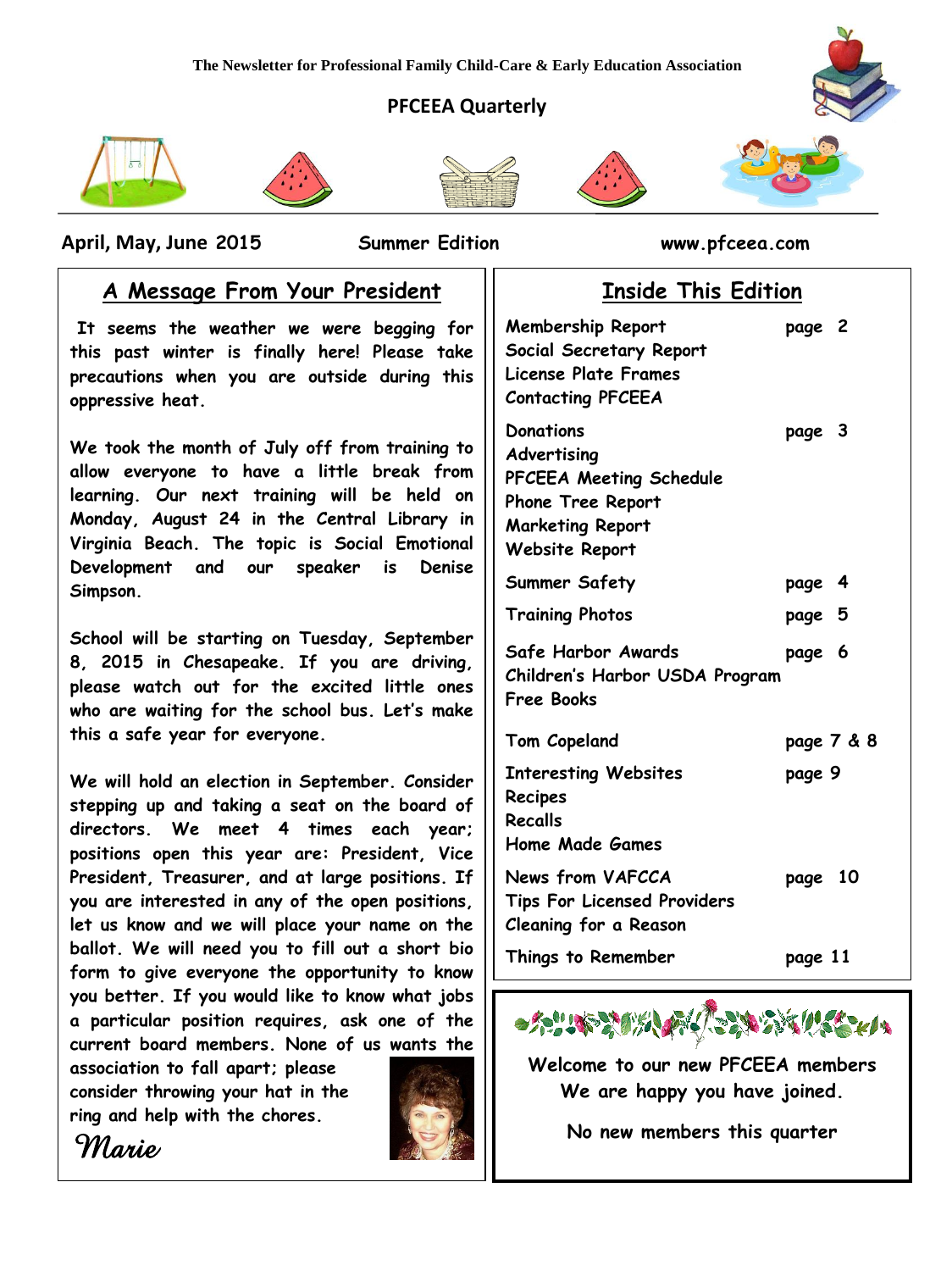# **Membership Report**

**We currently have 56 members in good standing: 12 are in Chesapeake, 12 in Norfolk, 3 in Portsmouth, 2 in Suffolk, & 27 in Virginia Beach. Since the Association started, we have had 397 people become members. Remember to check our website to make sure your information is correct.** 

**If you change your email address, phone number, or move either to another local address or out of the area, please let us know as soon as possible.**

**Submitted by Randee Holmes**



#### **License Plate Frames** www.pfceea.com

If we all place these license plate holders on our cars, more parents will know about our association. Purchase one for \$3, two for \$5.

# **fessional Childcare Provi**

# **Social Secretary**

**If you know of a member who should be sent a get well or sympathy card, contact me and I will send out the card right away.**

**Call Beth at 853-4505**

**Submitted by Beth Kaminski**



**Social** 

**Secretary**

# **How to Contact PFCEEA**

**Email: [pfceea@yahoo.com](mailto:pfceea@yahoo.com) Website: [www.pfceea.com](http://www.pfceea.com/) Facebook: Professional Family Child Care & Early Educational Association**

|                                                            | <b>PFCEEA Executive Board</b> |          |  |
|------------------------------------------------------------|-------------------------------|----------|--|
| President<br>Marie McFadden                                |                               | 482-9470 |  |
|                                                            | Vice-President                |          |  |
| <b>Randee Holmes</b>                                       |                               | 479-9579 |  |
| Treasurer<br><b>Wanda DiNardo</b>                          |                               | 486-4582 |  |
| <b>Corresponding Secretary</b><br>490-2371<br>Diane McEwen |                               |          |  |
|                                                            |                               |          |  |
| <b>Standing Committees</b>                                 |                               |          |  |
| Advertising                                                | Jan Coffman                   | 499-6474 |  |
| Diaper<br>donations                                        | Diane McEwen                  | 490-2371 |  |
| Door Prizes                                                | Michelle Freeman              | 483-1970 |  |
| <b>Historian</b>                                           | Jan Coffman                   | 499-6474 |  |
| Marketing                                                  |                               |          |  |
| Membership                                                 | <b>Randee Holmes</b>          | 479-9579 |  |
| <b>Newsletter</b>                                          | Marie McFadden                | 482-9470 |  |
| <b>Phone Tree</b>                                          | <b>Cindy Sisson</b>           | 421-7901 |  |

**Beth Kaminski 853-4505**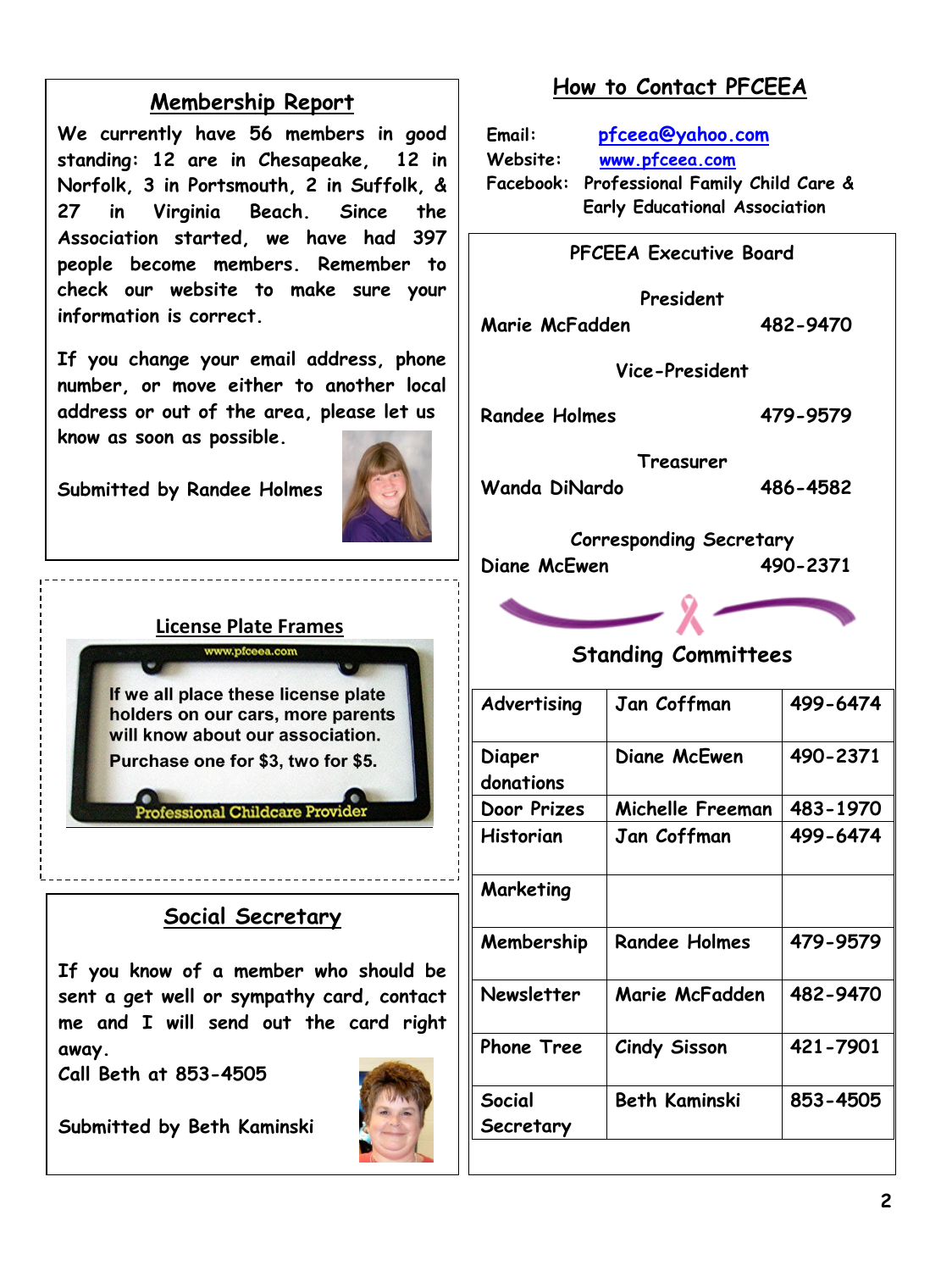# **Donations**

**We are still collecting items to donate to those in need. If you have anything in very good condition you would like donate, give me a call at 853-4505 or email me [mylittleschool@cox.net](mailto:mylittleschool@cox.net) Items may be brought to our trainings.**

**Submitted by Beth Kaminski**



**We are also collecting diapers at our trainings – see Diane**

# **Advertising Report**

**An ad is in the Virginian-Pilot from mid May to mid June. Make sure your information is correct on our website so parents can get it touch with you.** 

**[\(www.pfceea.com](http://www.pfceea.com/) )**



**Jan Coffman 499-6474**

# **Marketing Report**

**We are in need of someone willing to step up and take the job of marketing (letting people know we exist) for the association. Let us know if you are interested. In the mean time, I'd like to ask all of our members to mention our website to people you meet. [www.pfceea.com](http://www.pfceea.com/)**

# **Phone Tree Report**

**I have given most of my Phone Tree helpers time off the past few months as I have free time in the morning which allows me time to make the calls for training. Many thanks to all the ladies who are ready to help when needed. A big thankyou to Beth for calling the centers. If you** 

**would like to join the Phone Tree, give me a call.** 

**CindySisson 421-7901,**  [cindy\\_sisson@hughes.net](mailto:cindy_sisson@hughes.net)

**Phone Tree Chairwoman**



# **PFCEEA Meeting Schedule**

**To register for all training meetings, email [pfceea@yahoo.com](mailto:pfceea@yahoo.com) or call Marie at 482-9470. PFCEEA members receive the training certificate for free; non-members pay \$10 cash at the door. No Children.**

**Our meetings are held in the Virginia Beach Central Library from 6:45-8:45 pm. We will draw the door prize tickets at 6:45. For anyone arriving after our speaker starts, a certificate for less training time will be given.** 

### **2015 training dates:**

**August 24, Sept. 28, Oct. 25, & Nov. 23**

**We are collecting the following items at our trainings:**

**diapers for Diaper Bank of Hampton Roads gently worn clothing (men or women)**

# **Website Report**

**Our home page was viewed 96 times in April, and 76 in May, and 59 to June 23. In addition to our local cities, 7 other cities in Virginia logged on: Ashburn, Charlottesville, Chester, Falls Church, Lynchburg, Raphine, Richmond, Sterling, and Woodbridge.** 

**People in the following states have visited our site: CA, FL, IL, MD, MA, MI. MN, MS, NY, PA, TX, & Washington D.C.** 

**People from all around the world have visited our website too: Algeria, Angola, Argentina, Bolivia, Brazil, Canada, Chile, China, Ecuador, France, Hong Kong, India, Indonesia, Iran, Israel, Italy, Jamaica, Kuwait, Malaysia, Mexico, Philippines, Portugal, Romania, Serbia, South Africa, Tunisia, United Kingdom, and Venezuela. Submitted by Marie McFadden 3**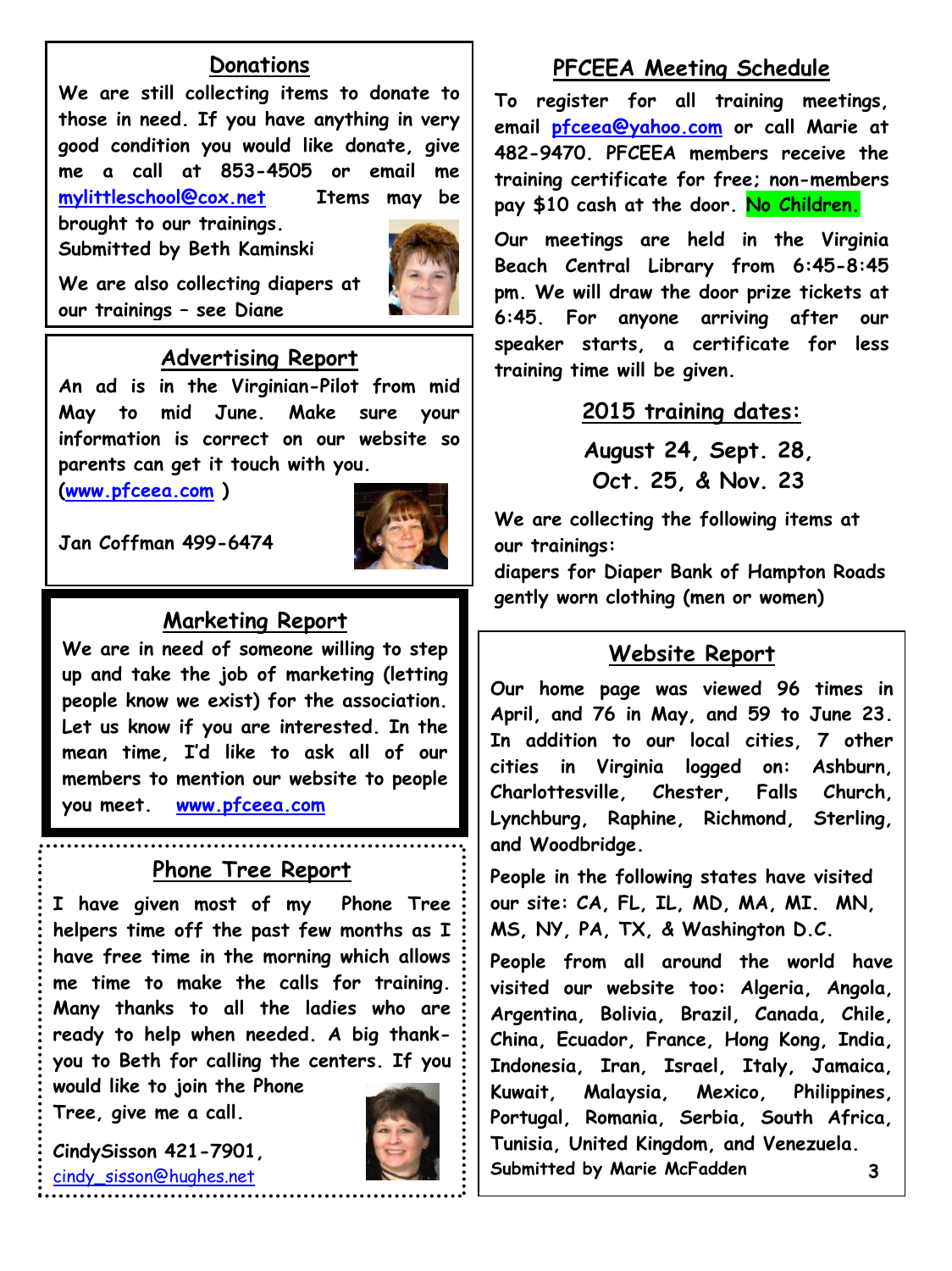# **Summer Safety**

# **HOW TO IDENTIFY POISON IVY**

#### "Leaves of three, let it be."

This old rhyme refers to the grouping of three leaves that are most commonly associated with poison ivy. Though there are many other plants with three predominate leaves, this can be a good starting point for identification.

#### "Berries white, run in fright" & "Berries white, danger in sight."

The berry-like fruit, a drupe, mature by August to November with a grayish-white colour. Fruits are a favorite winter food of some birds and other animals. Seeds are spread mainly by animals and remain viable after passing through the digestive tract.

#### "Red leaflets in the spring, it's a dangerous thing."

Sometimes in the spring new leaflets have a red appearance. (Note that later, in the summer, the leaflets are green, making them more difficult to distinguish from other plants, while in autumn they can be reddish-orange.)







#### "If butterflies land there. don't put your hand there."

Some butterflies land on poison ivy, since they are not affected. which provides them protection as their predators avoid eating the plant.



### "Hairy vine, no friend of mine." & "Ragay rope. don't be a dope!"

Poison ivy vines on trees have a furry "raggy" appearance. These rhymes warn tree climbers to be wary. Old, mature vines on tree trunks can be quite large and long, with the recognizable leaves obscured among the higher foliage of the tree.

#### "Longer middle stem, stay away from them."

This refers to the middle leaflet having a notably longer stem than the two side leaflets and is a key to differentiating it from the similar-looking Rhus aromatica -Fragrant sumac.

#### "Side leaflets like mittens. will itch like the dickens."

This refers to the appearance of some, but not all, poison ivy leaves, where each of the two side leaflets has a small notch that makes the leaflet look like a mitten with a "thumb."

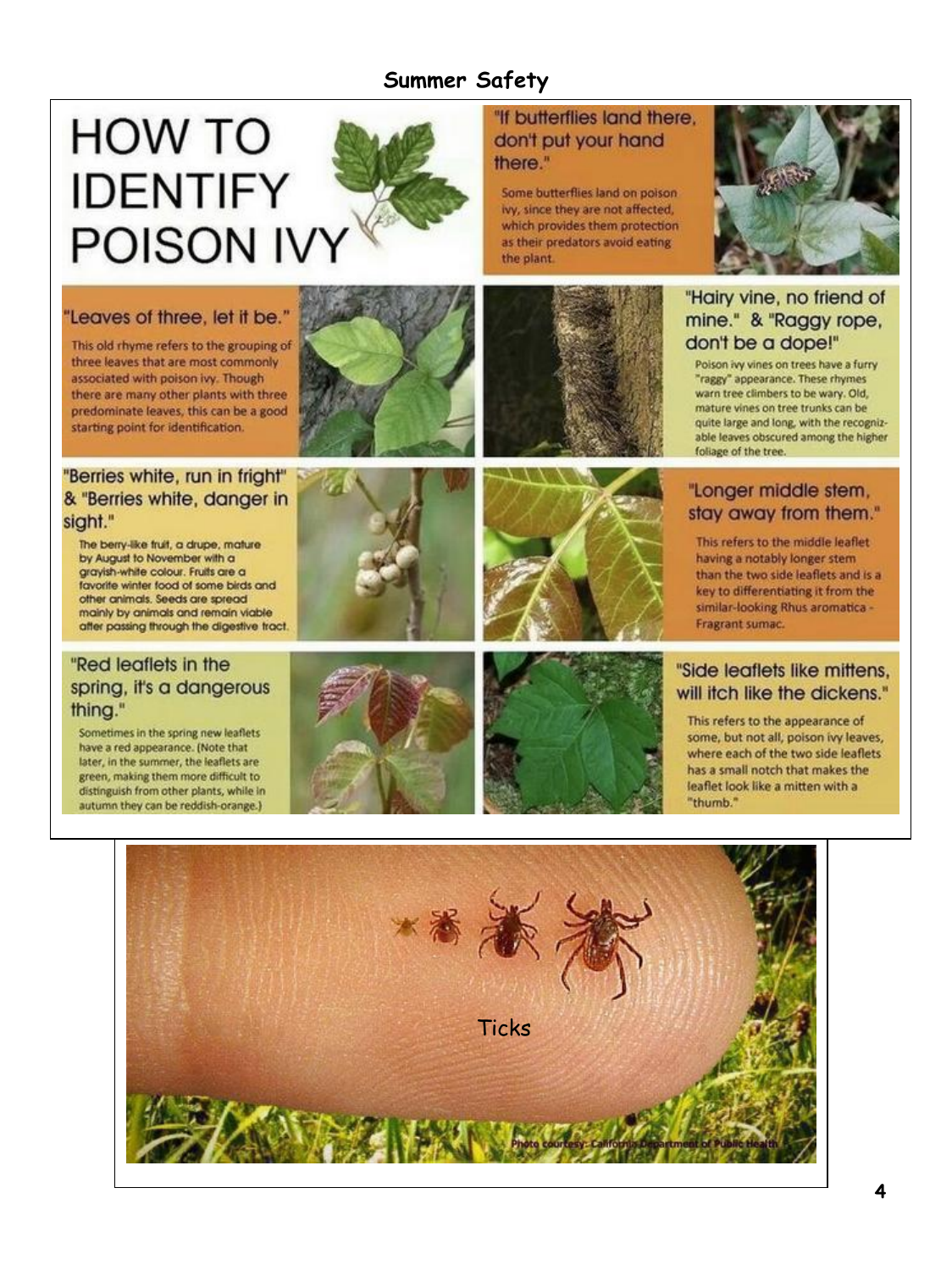# **Training photos**

# **April training Debbie Sens**





**May Training Keith Arnold**





How fast does a fire move?

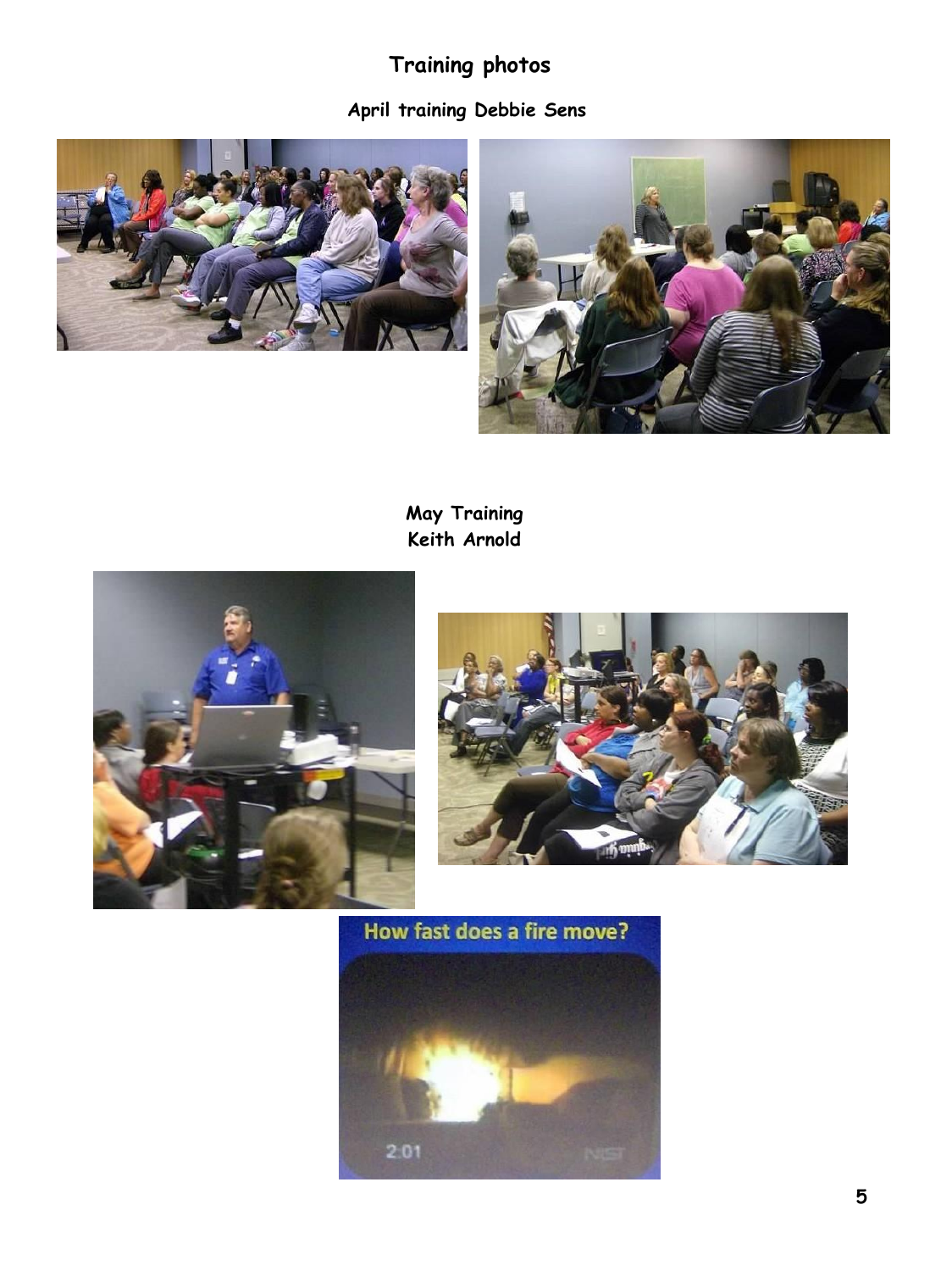

# **Congratulations to the 2015 Safe Harbor Award Winner Trish Temple**





**Patricia Temple was born in Michigan and raised in Florida. After serving in the U.S. Navy for eleven years, she became the owner of a licensed home child care. Patricia is a participant in the Child and Adult Care Food Program sponsored by Children's Harbor and works diligently to create strong family bonds within her program.** 

**She has worked closely with several top administrators with the City of Norfolk to change the Daycare zoning regulations to better serve family day homes. Patricia was instrumental in getting the City of Norfolk to revise its zoning regulations by attending city council, zoning meetings, and providing recommendations.** 

**Patricia received her B.A. in Early Childhood education from Regent University in May 2013 and is looking forward to receiving her Masters in the near future. She also volunteers with Untamed Spirits, a horse ranch for special needs children, the Norfolk Foodbank, and Hampton Roads Friends Event and Networking social group.**





Serve nutritious meals to children and earn cash!

For more information about the free USDA Child and Adult Care Food Program call 757-397-2984 www.childrensharbor.cc

# **Free Scholastic Books**

[https://www.kelloggsfamilyrewards.com/en\\_US/promoti](https://www.kelloggsfamilyrewards.com/en_US/promotions/free-scholastic-book-from-kelloggs.html) [ons/free-scholastic-book-from-kelloggs.html](https://www.kelloggsfamilyrewards.com/en_US/promotions/free-scholastic-book-from-kelloggs.html)

**Buy specially marked Kellogg's items, go to the website above to register for this program, and enter a 16 digit code (found inside the box). Each person can receive up to 20 free books. offer expires 3/21/15**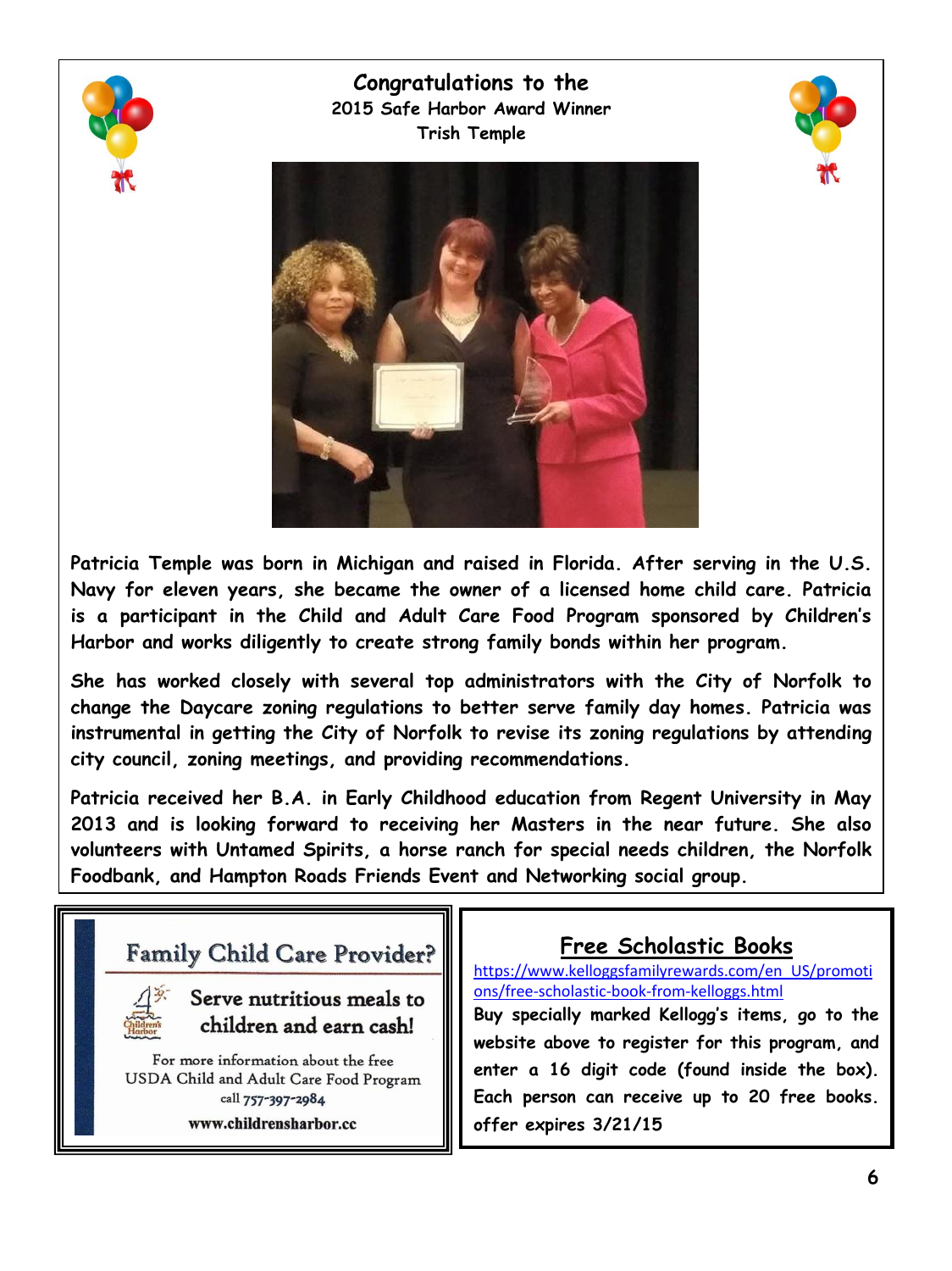# **[Tom Copeland's Taking Care of Business](http://www.tomcopelandblog.com/)**

#### **A Plan to Eliminate Illegal Child Care**



**No child should be cared for by a person who is operating a child care program in violation of local child care laws. This is a simple goal that I think all family child care providers, parents, and organizations in the child care field should support.State laws vary greatly, so the definition of illegal care will vary from state to state. We may never achieve consensus among the states about the specifics of child care regulations, but I hope we can agree that a child care program that operates in violation of their state law should be shut down. My definition of illegal child care does not include child care that is exempt from state laws, that is, care that is not required to be regulated by the state (kith and kin, relative care, care for one family in some states, and so on). When I speak about illegal care I am also not including state**

regulated child care providers who are in violation of a particular state rule (for example: **over enrollment on one day).Throughout the country, illegal child care is widespread. I could open up an illegal family child care home in any part of the country, and practically nothing would be done to stop me from operating. Illegal child care is unfair competition to those program who do follow the rules. It undermines the reputation and quality of care for the entire child care field. Unfortunately, the child care field is reluctant to address this issue. Parents are not going to lobby to drive out illegal child care. Politicians won't act unless pressured by the public. Since I believe that everyone in the child care field agrees that children should not be cared for in an illegal setting, it is up to us to take action for the sake of these children. Our goal should be to end the practice of illegal child care. Persons who are currently operating illegally should either become regulated under state law or should be shut down by local authorities. I propose a two-step plan for addressing this problem.**

#### **Step One: Education**

**Local family child care associations should talk with their local [Child Care Resource and](http://childcareaware.org/parents-and-guardians/childcarefinder#section=searchbyzip)  [Referral a](http://childcareaware.org/parents-and-guardians/childcarefinder#section=searchbyzip)gency and their [local child care regulatory agency](http://www.childcareinfo.com/KnowledgeCenter/Government/ChildCareLicensingStateHomePages.aspx) about the issue of illegal child care. Since some parents and illegal child care providers do not understand what is and is not legal, I recommend that these organizations initiate a community education campaign. This campaign should educate parents and child care providers about the benefits of regulated child care. It should also define the differences between illegal, exempt, and regulated care in the local area. One example of a local activity might be to insist that all classified ads in local newspapers and online referral services such as Craigslist post a definition of what is legal child care and forbid illegal caregivers from advertising. This education effort should also include a plan for how the public can report illegal child care providers and what local regulatory agencies will do in response. Ideally, local authorities should inform illegal child care providers that they must become regulated or shut down their operation. If a child care provider refuses to shut down, local authorities should (Continued on next page) 7**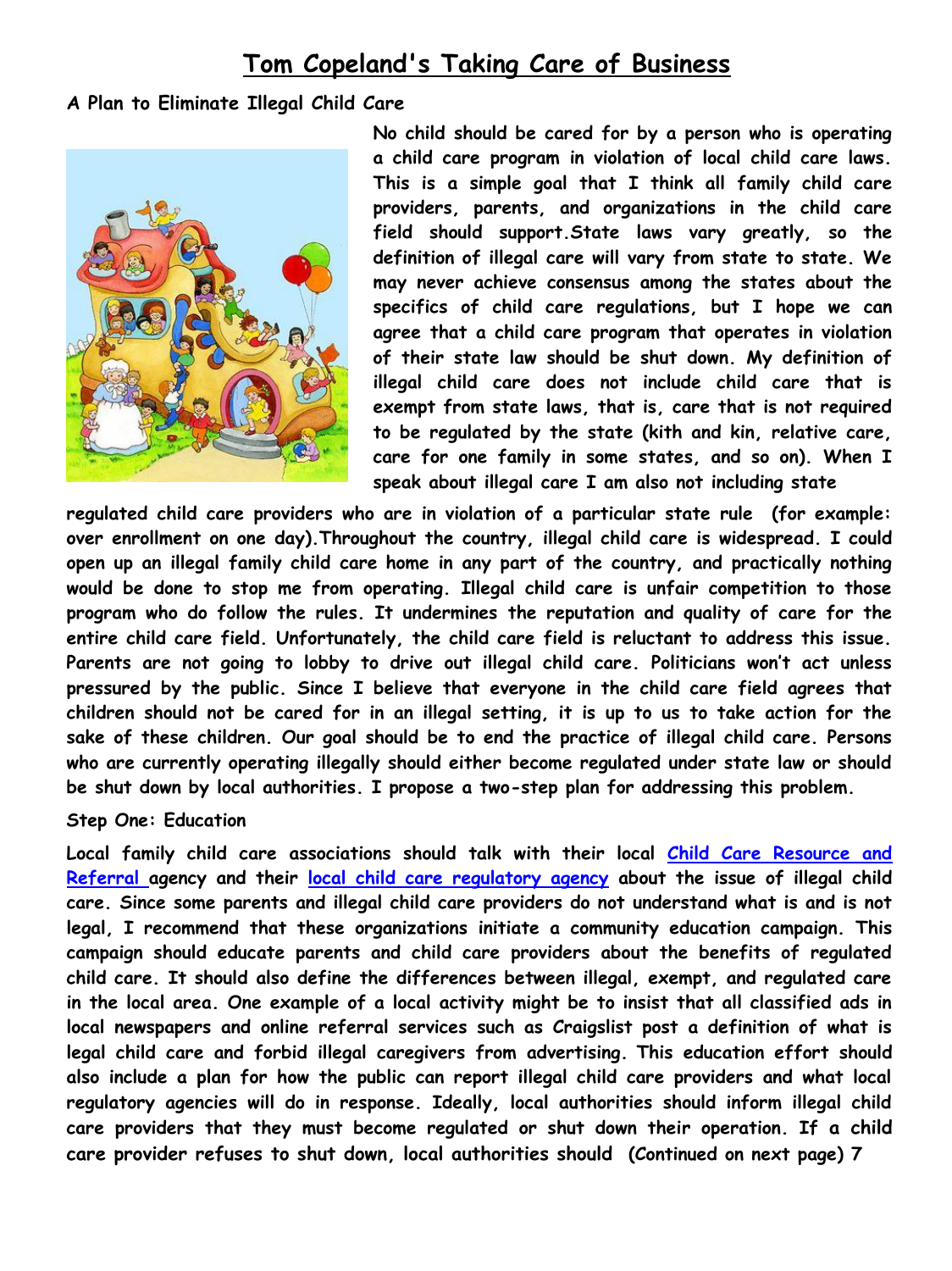#### **Tom Copeland continued from page 7**

**take legal action to enforce the law. Family child care providers should work through their local associations to establish a cooperative partnership with their local Child Care Resource and Referral agency and their local child care regulatory agency to pursue this public education campaign. State and national associations such as the [National](http://nafcc.org/)  [Association for Family Child Care](http://nafcc.org/) should also assist local campaign efforts.**

### **Step Two: Enforcement**

**What should happen if child care associations do not receive cooperation from local regulatory agencies? Regulatory agencies may not be willing to take actions that lead to the shutting down of illegal child care programs because of budgetary or other reasons. If this is the case, child care associations should discuss what further actions can be taken with their local police department. Turn over the names of illegal programs to them and ask that they be investigated and fined. After all, it's against the law! If none of this effort leads to effective action against illegal child care, I recommend that child care associations report these illegal caregivers to the Internal Revenue Service.**

**It is quite probable that illegal child care providers are not reporting all their income to the IRS. I have spoken with IRS officials about this issue and they have indicated that they do want to hear about illegal child care providers so they can recover unpaid taxes. You may call the IRS criminal investigation informant hotline (800-829-0433) or you may write to the IRS to report an illegal caregiver. No matter which method you choose, your name will be held in confidence by the IRS. If you wish, you do not have to identify yourself when turning in an illegal caregiver.**

**If you write to the IRS, you can use [IRS Form 3949-A Information Referral](http://www.irs.gov/pub/irs-pdf/f3949a.pdf) that asks you to answer a few simple questions about the illegal child care provider. You do not need to know the illegal child care provider's Social Security number or have proof that the person is not reporting all their income.**

**You may also simply write a letter to the IRS instead of filling out this form. Send your correspondence to Internal Revenue Service, Fresno, CA 93888. Again, you do not have to identify yourself in your letter.**

**An IRS official has informed me that they are more likely to investigate if they hear from more than one person. Therefore, I suggest the child care associations have several different members of their organization fill out Form 3949-A.**

**If the IRS investigates and determines that the illegal child care provider did not report all her income, they will take action to collect this unreported income. This will put pressure on the provider to become regulated or to shut down.**

**Are there illegal child care providers in your community? What are you doing about it? For more, see ["How to Report Suspected Fraud Activity?"](http://www.irs.gov/Individuals/How-Do-You-Report-Suspected-Tax-Fraud-Activity%3F)**

**[I've recorded this article as a podcast.](http://hwcdn.libsyn.com/p/8/3/3/833f5c56bc5e3187/TCOB_0015_Illegal_Child_Care_mixdown.mp3?c_id=7875642&expiration=1416326163&hwt=ca9301563fc9c215193014e5a2eda9a2)** 

**[Here's a link to all my podcasts.](https://itunes.apple.com/us/podcast/tom-copelands-taking-care/id797075743?mt=2)**

**Tom Copeland - [www.tomcopelandblog.com](http://www.tomcopelandblog.com/) Image credit: [digoutreach.blogspot.com](http://www.google.com/url?sa=i&rct=j&q=&esrc=s&source=images&cd=&ved=0CAYQjB0&url=http%3A%2F%2Fdigoutreach.blogspot.com%2F2011%2F06%2Fgods-word-is-alive-and-well-old-lady-in.html&ei=omhrVISaCNOOyATa7YCYCA&bvm=bv.79908130,d.aWw&psig=AFQjCNGLMrRCQEFc69zZzAtmGD3Q72PolQ&ust=1416411673483279)**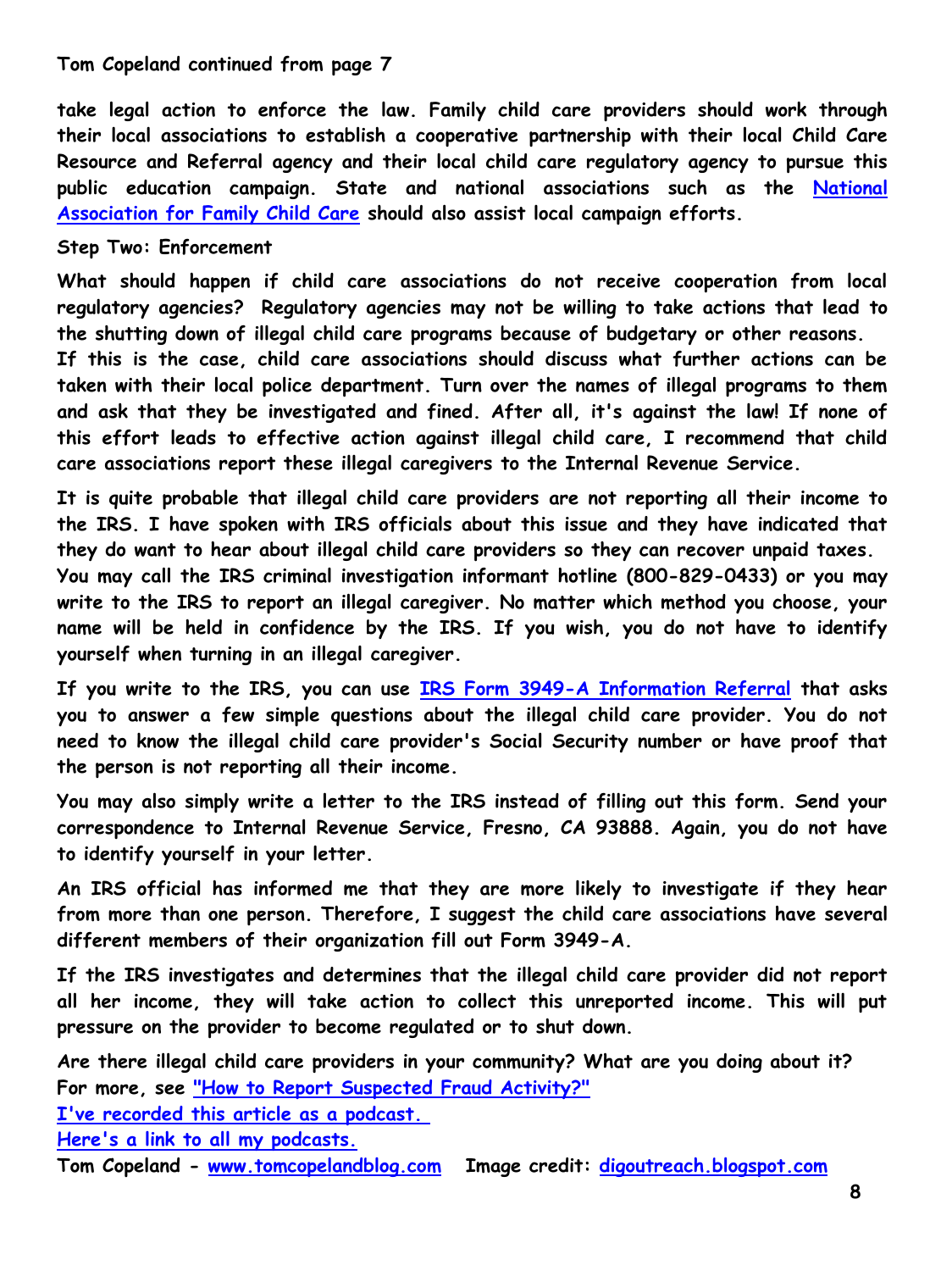# **Interesting Websites**

<http://www.sciencebuddies.org/>

**Holidays and Special Days of the Month**

**July <http://www.first-school.ws/theme/occasions7.htm> <http://www.kinderart.com/seasons/july.shtml> <http://www.dltk-kids.com/usa/> [http://www.thecraftycrow.net/fourth\\_of\\_july/](http://www.thecraftycrow.net/fourth_of_july/)**

#### **Aug.**

**<http://www.kidactivities.net/category/Literacy-Pre-K-to-Grade-1-Activities.aspx> <http://www.kinderart.com/seasons/aug.shtml> <http://livingmontessorinow.com/2013/07/30/august-themed-activities-for-kids/>**

#### **Sept.**

**<http://www.first-school.ws/theme/occasions9.htm> [http://www.brighthubeducation.com/preschool-lesson](http://www.brighthubeducation.com/preschool-lesson-plans/124901-september-teaching-ideas-lessons-activities-and-themes/)[plans/124901-september-teaching-ideas-lessons-activities-and](http://www.brighthubeducation.com/preschool-lesson-plans/124901-september-teaching-ideas-lessons-activities-and-themes/)[themes/](http://www.brighthubeducation.com/preschool-lesson-plans/124901-september-teaching-ideas-lessons-activities-and-themes/) <http://www.adaycare.com/September.html> <http://www.123child.com/act/> [http://preschoolalphabet.blogspot.com/2011/09/preschool](http://preschoolalphabet.blogspot.com/2011/09/preschool-plan-for-september.html)[plan-for-september.html](http://preschoolalphabet.blogspot.com/2011/09/preschool-plan-for-september.html)**

# **Recalls**

**To stay up to date with food recalls, check out the following websites:**

**<http://www.foodsafety.gov/> <http://www.foodsafety.gov/recalls/> [http://www.foodsafetynews.com/sections/food](http://www.foodsafetynews.com/sections/food-recalls/#.VYsGU0bZFyE)[recalls/#.VYsGU0bZFyE](http://www.foodsafetynews.com/sections/food-recalls/#.VYsGU0bZFyE)**

**For all other recalls, check this website: <http://www.cpsc.gov/en/>**



**Recipe Corner**



**S'mores -Put a piece of chocolate on one cracker and top with a marshmallow, then microwave on a plate, open-faced, for about 10-15 seconds. Top with another cracker and serve!** 

**[https://www.pgeveryday.com/food/quick](https://www.pgeveryday.com/food/quick-easy-recipes/article/6-cool-nobake-desserts-for-summer)[easy-recipes/article/6-cool-nobake](https://www.pgeveryday.com/food/quick-easy-recipes/article/6-cool-nobake-desserts-for-summer)[desserts-for-summer](https://www.pgeveryday.com/food/quick-easy-recipes/article/6-cool-nobake-desserts-for-summer)**

# **Home Made Games**

#### **Horse Racing**

by Laurie Solomon of UCP Bayville Inc.

**Equipment:** 2 Poster boards, Markers, Rulers, 6 Horses from the dollar store, index cards, 1 die **Objective:** Having fun with others, feeling of self esteem, decision making, good sportsmanship

**Description:** tape the poster boards together to form one long one. Take the markers and draw even lines down the poster board making six sections. Each section is a lane for the horses to race in. On each index card write the number horse and a creative name for each. On one side of the poster board write START and the other FINISH. Each participant will pick which horse they would like to bet on. Sometimes I use play money and at the end they would earn a prize. Have each person take turns to roll the dice. If one die rolls a 6 then horse number six would move one spot, and so on. [http://www.recreationtherapy.com](http://www.recreationtherapy.com/)

# **Magic Touching Bag**

- 
- 

**5 Tablespoons corn starch 2 drops green food coloring ½ cup water 2 drops blue food coloring ½ cup oil clear plastic zip bag**

**Combine corn starch, water, and food coloring in a clear bag. Mix ingredients. Add oil. Seal bag; lay bag on a table. Press ingredients with a finger. Watch as colors mix and separate.**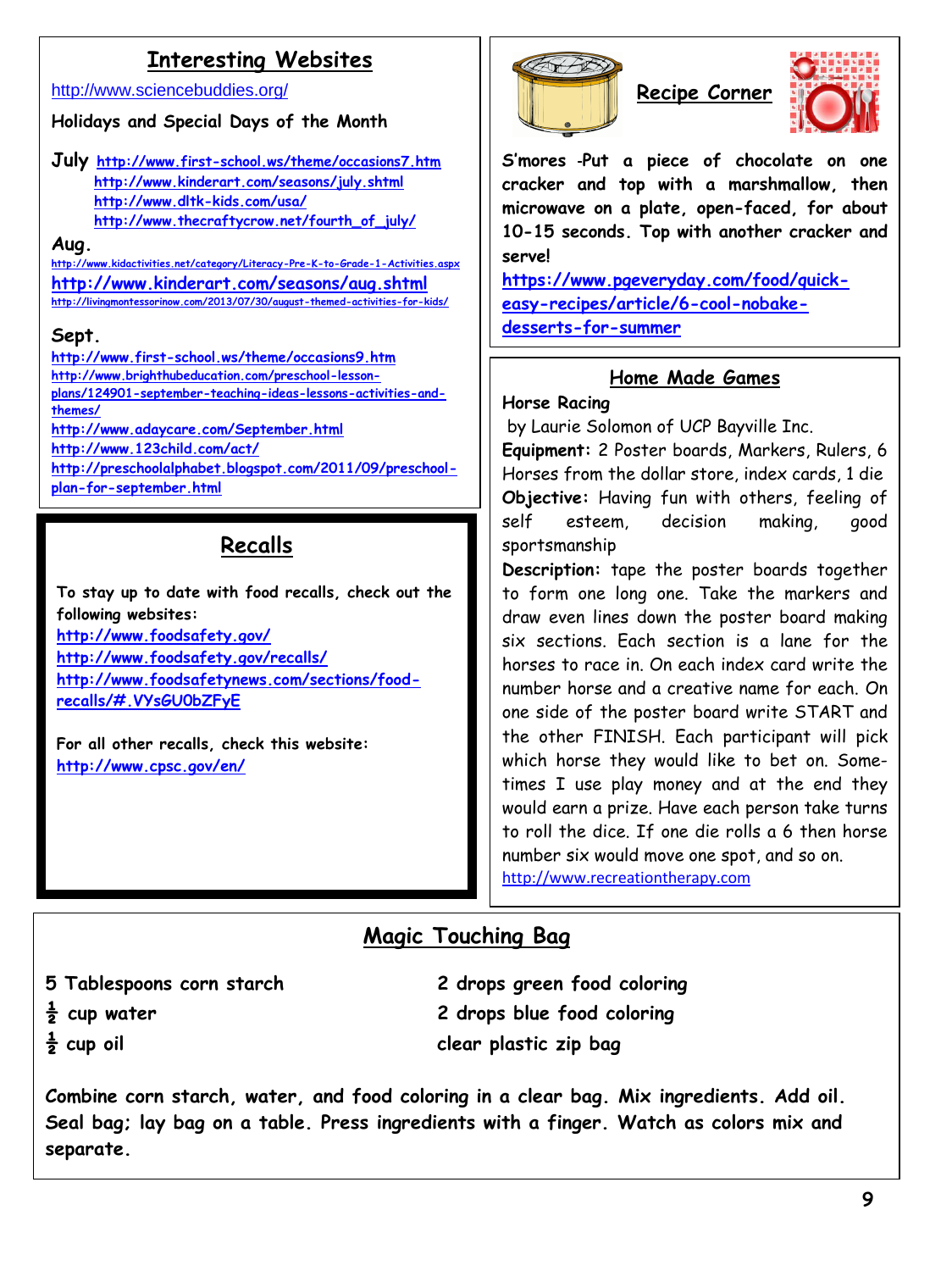# **News From the Virginia Alliance of Family Child Care Associations**

# **New law will change unlicensed day care rules in Virginia**

**WASHINGTON – After a particularly deadly year for unlicensed day care centers in Virginia, Gov. Terry McAuliffe will sign new rules into law that aim to protect children.**

**[The bill requires](http://leg1.state.va.us/cgi-bin/legp504.exe?151+sum+HB1570%20) family day homes to disclose in writing that they are unlicensed. By July 2016, those homes can only care for up to four unrelated children — down from five. Effective July 2017, licensed day care facilities must abide by the fingerprint-based national criminal history records checks.**

#### **Related Stories**

I

[Midlothian day care owner sentenced for not having license](http://wtop.com/virginia/2015/03/midlothian-day-care-owner-sentenced-for-not-having-license/) **Virginia** [Daycare teacher charged with biting baby](http://wtop.com/news/2014/09/daycare-teacher-charged-with-biting-baby/) **News**

**McAuliffe will ceremonially sign the legislation in Midlothian, Virginia on Tuesday morning. Last October, a 1-year-old boy died in a house fire at an [unregulated Midlothian day care.](http://wtop.com/virginia/2015/03/midlothian-day-care-owner-sentenced-for-not-having-license/) There were no working smoke detectors.**

**Last year, nine children died in unregulated day care homes, the most in a decade, according to the [Washington Post.](http://www.washingtonpost.com/investigations/nine-va-children-died-in-unregulated-day-care-in-2014-the-deadliest-year-in-a-decade/2014/12/30/bf302040-8161-11e4-81fd-8c4814dfa9d7_story.html)**

**All nine were younger than age two. Supporters say the new rules are progress, but some say they don't go far enough. [Maryland](http://www.msde.maryland.gov/MSDE/divisions/child_care/licensing_branch/find.html) and [D.C.](http://osse.dc.gov/service/licensing-early-learning-providers) require licenses for providers who care for any unrelated child on a regular basis.**

**Licensed providers abide by state health and safety standards.**

**Children are about three times more likely to die in unlicensed day care homes compared to regulated facilities. The Washington Post reports 51 children died at unlicensed homes throughout the past 10 years, compared to 18 children in regulated facilities. In 2014, three children died in unlicensed homes that didn't have working smoke detectors.**

**<http://www.cleaningforareason.org/>**

**If you know any woman currently undergoing Chemo, please pass the word to her that there is a cleaning service that provides FREE housecleaning 1 time per month for 4 months while she is in treatment. All she has to do is sign up and have her doctor fax a note confirming the treatment. Cleaning for a Reason will have a participating maid service in her zip code area arrange for the service. This organization serves the entire USA and currently has 547 partners to help these women. It's our job to pass the word and let them know that there are people out there who care. Be a blessing to someone and pass this information along. It could be a real help for someone.**

# **Cleaning for a Reason Tips for Licensed Providers**

**Remember to conduct and log in monthly fire drills. Shelter-in-place drills should be performed a minimum of 2 time each year.**

**Make sure you receive an updated shot record from parents as children are receiving them.**

**If you have pets, don't forget to document their immunizations.**

**Check the batteries in your weather radio and all flashlights.**

**Make sure to have gates in place when caring for children under age 2.**

**Check your paperwork to see when you need to renew all record checks, TB test, & CPR.**